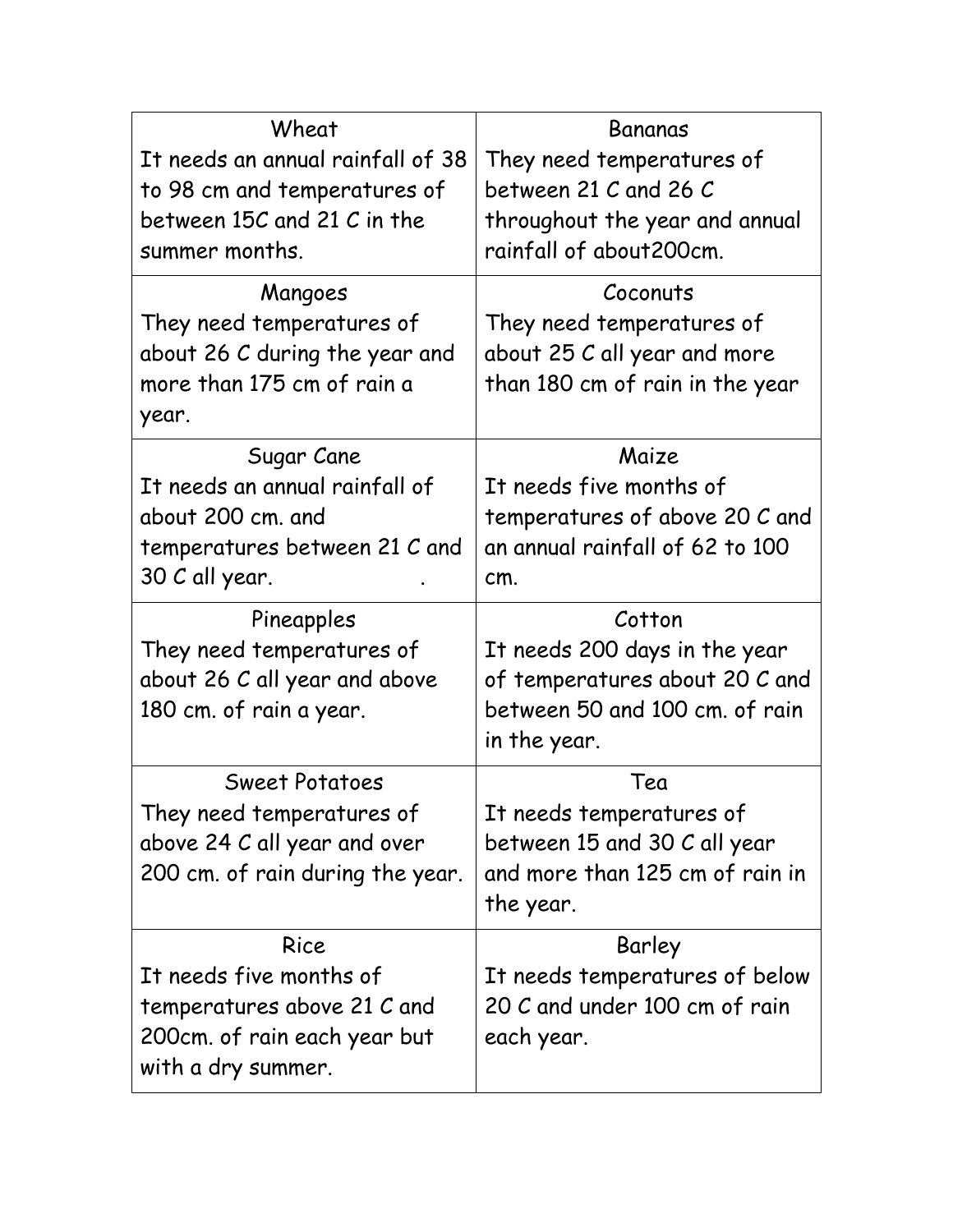## What can you grow?

| Crops                 | England | Jamaica |
|-----------------------|---------|---------|
| Wheat                 |         |         |
| Mangoes               |         |         |
| <b>Bananas</b>        |         |         |
| Coconuts              |         |         |
| Sugar Cane            |         |         |
| Maize                 |         |         |
| Pineapples            |         |         |
| Cotton                |         |         |
| <b>Sweet Potatoes</b> |         |         |
| Rice                  |         |         |
| Tea                   |         |         |
| Barley                |         |         |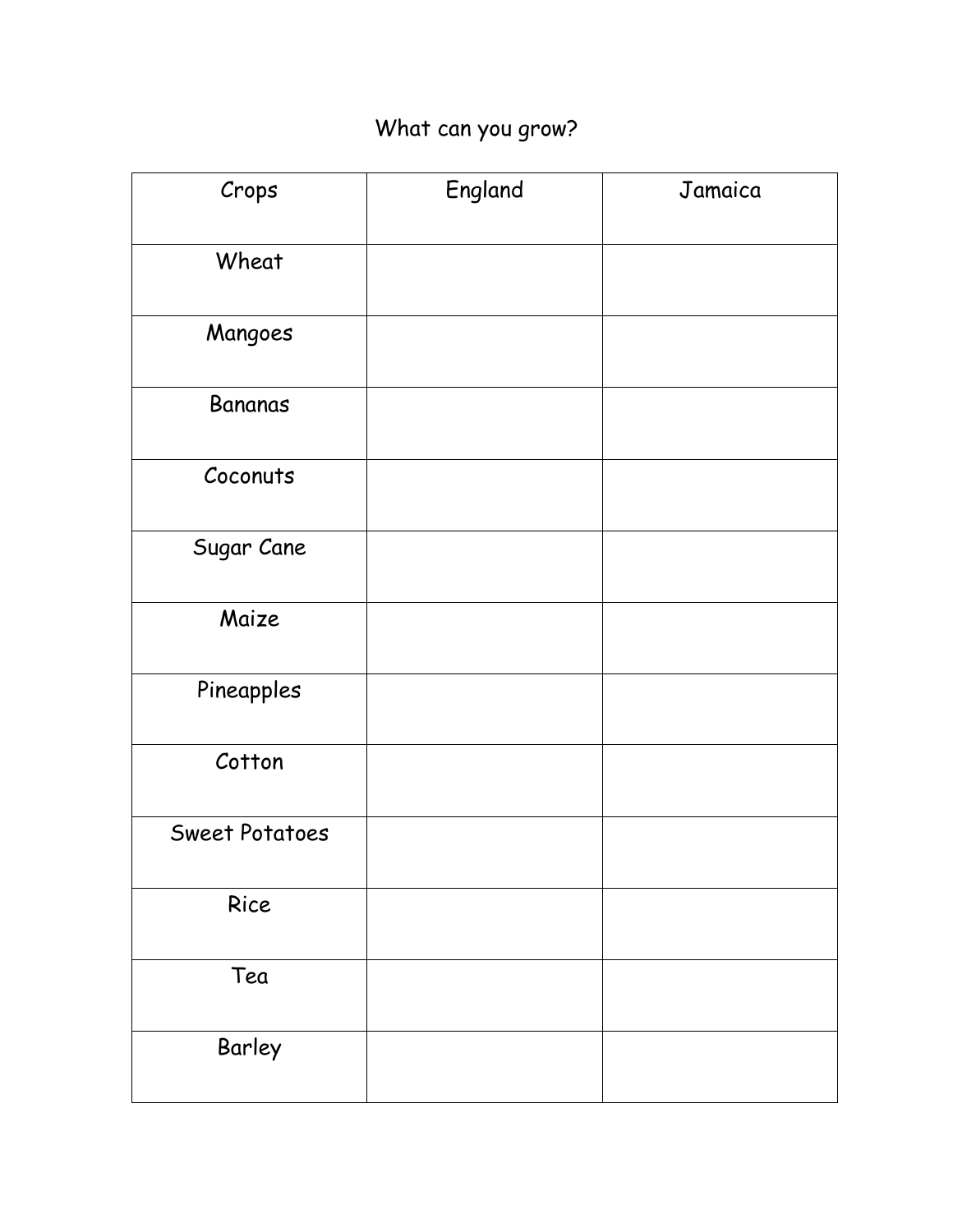